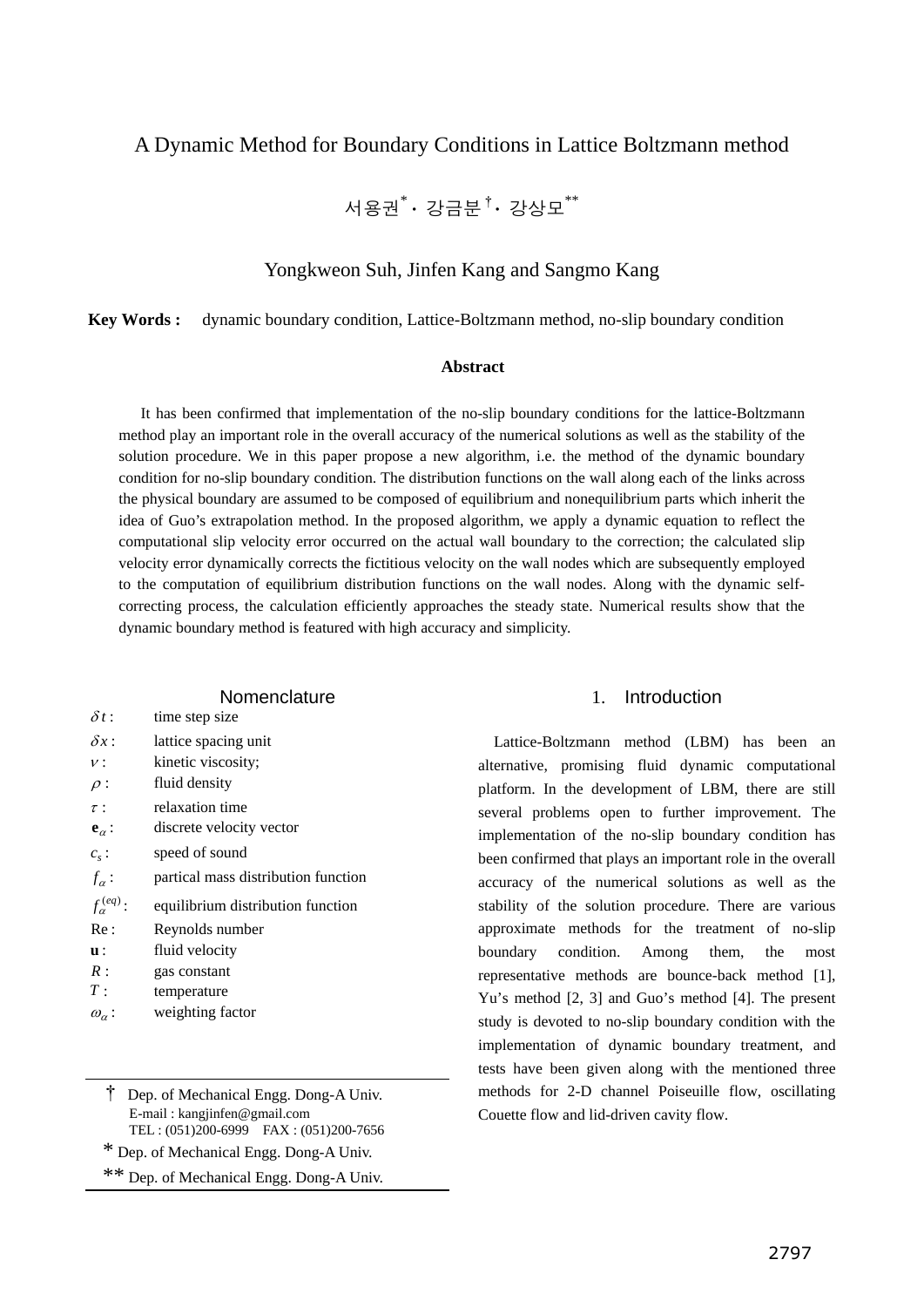#### 2. Lattice-Boltzmann Method

We employed the incompressible D2Q9 (9-bit twodimensional) BGK model in present study for simplicity proposed by He et al [5]. The evolution equation is

$$
f_{\alpha}\left(\mathbf{X}+\mathbf{e}_{\alpha}\delta t,t+\delta t\right)-f_{\alpha}\left(\mathbf{X},t\right)=-\frac{1}{\tau}\Big[f_{\alpha}\left(\mathbf{X},t\right)-f_{\alpha}^{eq}\left(\mathbf{X},t\right)\Big]
$$
 (1)

In above equation,  $\tau$  is the dimensionless collision relaxation time, **X** is the coordinate of lattice node,  $f_{\alpha}$  and  $f_{\alpha}^{eq}$  are the particle mass distribution function and equilibrium distribution function along the  $\alpha_{\text{th}}$  link, respectively.  $f_a^{eq}$  is given by:

$$
f_{\alpha}^{eq} = \omega_{\alpha} \left[ \rho + \rho_0 \left( \frac{1}{c_s^2} \mathbf{e}_{\alpha} \cdot \mathbf{u} + \frac{1}{2c_s^4} (\mathbf{e}_{\alpha} \cdot \mathbf{u})^2 - \frac{1}{2c_s^2} (\mathbf{u} \cdot \mathbf{u}) \right) \right] (2)
$$

where, **u** is fluid velocity,  $\rho$  is the fluid density,  $c_s$  is the sound speed and  $\mathbf{e}_{\alpha}$  is the discrete velocity vector, which on D2Q9 square lattice space is

$$
\begin{cases}\n(0,0) & \alpha = 0 \\
(\cos[(\alpha-1)\pi/2], \sin[(\alpha-1)\pi/2])c & \alpha = 1,2,3,4 \\
(\cos[(\alpha-5)\pi/2 + \pi/4], \sin[(\alpha-5)\pi/2 + \pi/4])\sqrt{2}c & \alpha = 5,6,7,8\n\end{cases}
$$
\n(3)



Fig.1 Discrete velocity vector of D2Q9 lattice

Here  $c = \frac{\partial x}{\partial t}$ ,  $\delta x$  and  $\delta t$  are the lattice spacing unit and the time step size, respectively. Figure 1 shows the discrete velocities of the D2Q9 lattice.  $\omega_{\alpha}$  is the weighting factor:

$$
w_{\alpha} = \begin{cases} 4/9 & \alpha = 0 \\ 1/9 & \alpha = 1, 2, 3, 4 \\ 1/36 & \alpha = 5, 6, 7, 8 \end{cases}
$$
 (4)

The density and mass flux can be evaluated as:

$$
\rho = \sum_{\alpha=0}^{8} f_{\alpha} = \sum_{\alpha=0}^{8} f_{\alpha}^{eq} \tag{5}
$$

$$
\rho \mathbf{u} = \sum_{\alpha=0}^{8} \mathbf{e}_{\partial} f_{\alpha} = \sum_{\alpha=0}^{8} \mathbf{e}_{\partial} f_{\alpha}^{eq} \tag{6}
$$

In the computation, Eq.  $(1)$  can be solved by two steps, collision step and streaming step.

Collision step:

$$
\tilde{f}_{\alpha}\left(\mathbf{X},t\right) = f_{\alpha}\left(\mathbf{X},t\right) - \frac{1}{\tau} \Big[ f_{\alpha}\left(\mathbf{X},t\right) - f_{\alpha}^{eq}\left(\mathbf{X},t\right) \Big] \tag{7}
$$

Streaming step:

$$
f_{\alpha}\left(\mathbf{X}+\mathbf{e}_{\alpha}\delta t, t+\delta t\right)=\tilde{f}_{\alpha}\left(\mathbf{X}, t\right)
$$
\n(8)

where  $\sim$  denotes the post-collision state of the distribution function. It is noted that the collision step is local and the streaming step involves no computation.

## 3. Dynamic Boundary Condition

In general, to finish the streaming step, the distribution functions at the boundaries need to be specified after the collision step during evolution of the computation. Similarly to Guo's extrapolation method, we decomposed the distribution function at a wall node along the links across the physical boundary into its equilibrium and nonequilibrium parts. While the nonquilibrium part is approximated using a first-order extrapolation based on the nonequilibrium part of the distribution function on the neighboring fluid nodes, the equilibrium part is approximated by employing a dynamic equation to auto-correct the fictitious velocity on the solid nodes.

Refer to Fig. 2. In order to obtain  $\tilde{f}_{\alpha,s}$ , the distribution function on node " *S* " along  $\alpha_{th}$  link, we split it as,

$$
\tilde{f}_{\alpha,s} = f_{\alpha,s}^{eq} + \tilde{f}_{\alpha,s}^{ne} \tag{9}
$$

The equilibrium part is calculated by (10)

$$
f_{\alpha,s}^{eq} = \omega_{\alpha} \left[ \rho_s + \rho_0 \left( \frac{1}{c_s^2} \mathbf{e}_{\alpha} \cdot \mathbf{u}_s + \frac{1}{2c_s^4} (\mathbf{e}_{\alpha} \cdot \mathbf{u}_s)^2 - \frac{1}{2c_s^2} (\mathbf{u}_s \cdot \mathbf{u}_s) \right) \right]
$$



Fig.2 Layout of the lattices near the boundary

The nonequilibrium pare is proposed to use

$$
\tilde{f}_{\alpha,s}^{\text{ne}} = \beta \tilde{f}_{\alpha,f_1}^{\text{ne}} + (1-\beta) \tilde{f}_{\alpha,f_2}^{\text{ne}} \tag{11}
$$

where  $\rho_s$  is approximated to be equal to  $\rho_{f1}$ ,  $\beta$  is a parameter to be determined, and **u***s* is solid node fictitious velocity value need to be chosen, here, it is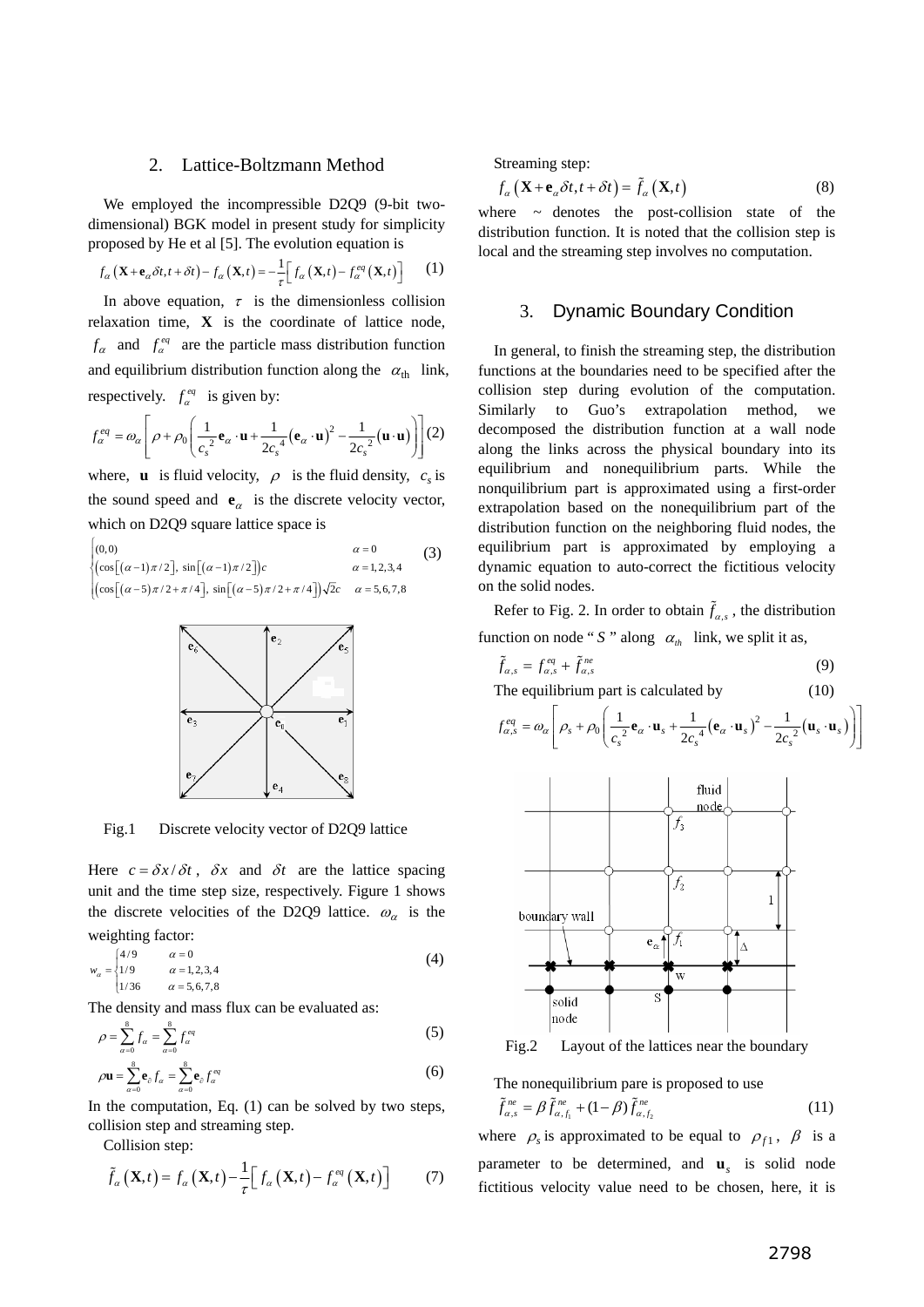given from the dynamic equation:

$$
\frac{du_s}{dt} = r(\overline{u}_w - u_w^o) \tag{12}
$$

where  $\bar{u}_w$  is the desired wall velocity specified on the boundary wall node "*W*".  $u_w^o$  is the calculated present wall velocity. Equation 12 can be written in a discrete form as follows.

$$
u_s^n = u_s^o + r\delta t(\overline{u}_w - u_w^o)
$$
 (13)

Here,  $\delta t = 1$ , the factor *r* is the relaxation factor, which of large value can accelerate the convergence of computation. So if  $u_w^o$  is larger than the desired wall velocity,  $\overline{u}_w$ , then the solid node velocity  $u_s^o$  is decreased, as should be reasonable.

Now the present wall velocity can be computed by using an extrapolation method with the given velocity at "  $f_1$ ", "  $f_2$ " and "  $f_3$ ".  $\Delta$  is the fraction of an intersected link in the fluid region. We use one among the following three extrapolations depending on the availability of  $u_{f3}$  and  $u_{f2}$ .

$$
\begin{cases}\n0th-order: \n u_w^o = u_{f1}^o \nlinear extrapolation: \n u_w^o = (1 + \Delta)u_{f1}^o - \Delta u_{f2}^o \nquadratic extrapolation: \n u_w^o = \frac{1}{2}(1 + \Delta)(2 + \Delta)u_{f1}^o - \Delta(2 + \Delta)u_{f2}^o + \frac{1}{2}\Delta(1 + \Delta)u_{f3}^o\n\end{cases}
$$
\n(14)

### 4. Computational Assessment

For assessment of the proposed dynamic method in implement of no-slip boundary condition, we applied the present method to several flow problems. 2-D Poiseuille flow and oscillating Couette flow are tested to check the spatial, temporal accuracy as well as stability. The cavity flow is calculated to test the ability to handle geometric singularity. The results are compared with those obtained by using other three boundary methods.

#### 4.1 2-D Poiseuille flow

The lattice system for 2-D Poiseuille flow is specified as shown in Fig. 3. For the upstream boundary condition, we applied parabolic profile given by Eq. (15) which is corresponding to the exact solution of the fullydeveloped channel flow. The bounce-back scheme was applied for this velocity boundary. The normal coordinate *y* has its origin at the bottom wall and its discrete value is given by  $y_j = j - 1 + \Delta$ .  $y_c$  is the

value of *y* at the channel center, *ny* the grid number of LBM calculation domain height,  $H = ny - 1 + 2\Delta$  the grid number of fluid domain height, the length of channel  $L = 4ny + 1$ . The maximum velocity  $u_{\text{max}}$  is fixed at  $u_{\text{max}} = 0.01$ . For the downstream boundary, we applied no-flux condition to implement the constant average-density along the normal *y* direction and the full-developed-flow properties.

$$
u_{in}(y) = u_{exact}(y) = 4u_{max}y(y_c - y)/(ny - 1 + 2\Delta)^2
$$
 (15)



Implementation of the boundary conditions on the solid walls, which is the main issue of this study, is given by the proposed dynamic method and other three methods, bounce-back scheme, Yu's method and Guo's method. For dynamic method the particular parameters are given  $r = 0.1$ ,  $\beta = 0$ , quadratic extrapolation is employ to calculate the wall velocity. To assess the computational error of the LBM solution, the numerical value of the slip wall velocity on the solid wall is computed. Because the true wall velocity in the Poiseuille flow is zero, then the value of wall slip velocity  $u_w$  provides a measure of the accuracy by applying different boundary methods. Here, the numerical wall slip velocity is calculated by using the  $2^{nd}$  -order extrapolation scheme at the central station  $i = L/2$ .

$$
u_w = \frac{1}{2}(1+\Delta)(2+\Delta)u(i,1) - \Delta(2+\Delta)u(i,1) + \frac{1}{2}\Delta(1+\Delta)u(i,3)(16)
$$

The normalized slip velocity is then given by  $U_w = u_w/u(y_c)$ . Figure 4 is the normalized wall slip velocity with respect to different grid number *H* along *y* direction by applying four different boundary treatments. The normalized slip velocity calculated by present method is much smaller than those by other schemes. Actually, the slip velocity value got by applying present method is on the order of  $10^{-15}$ . This is on the same order of random machine error. So we suppose that there is nearly no numerical slip velocity error by applying present method to the no-slip boundary of Poiseille flow.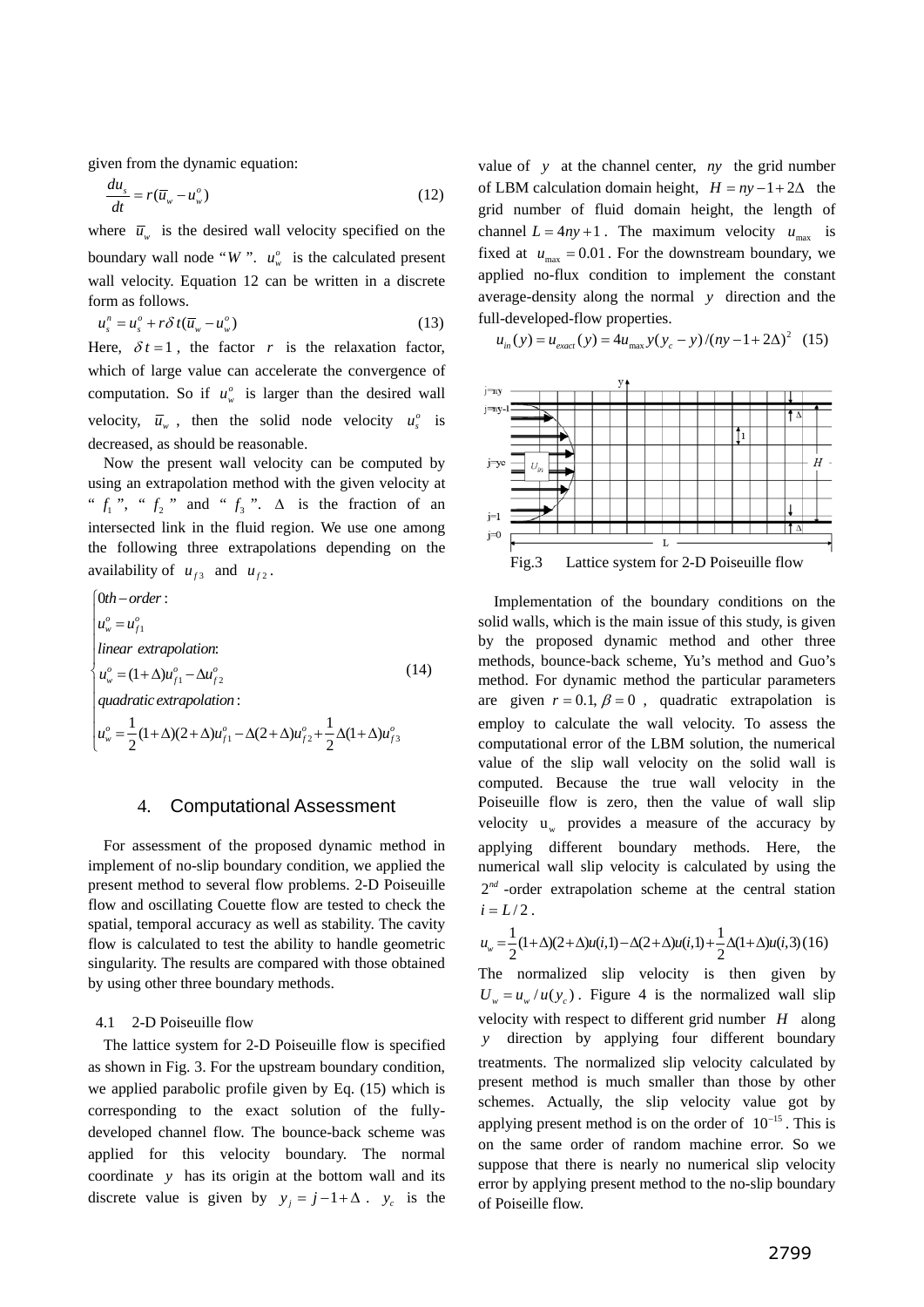Another accuracy assessment is quantified by the rootmean-square of the difference (RMS- $\varepsilon$ ) between the normalized velocity obtained form the numerical computation and that from the analytic solution at the central station.

$$
\varepsilon = \sqrt{\frac{1}{N} \sum_{j=1}^{n_{\mathcal{Y}}} \left[ u_{in} \left( y \right) - u_{LBM} \left( y \right) \right]^2 / u_{\max}^2}
$$
(17)



Fig.4 Convergence of wall slip velocity using different boundary methods in Poiseuille flow.  $(\Delta = 0.5, \tau = 5, u_{\text{max}} = 0.01)$ 



Fig.5 Dependence of RMS- $\varepsilon$  on H in Poiseuille flow.  $(\Delta = 0.5, \tau = 5, u_{\text{max}} = 0.01)$ 



Fig.6 Dependence of RMS- $\varepsilon$  on boundary position  $\Delta$ in Poiseuille flow

Figure 5 shows the RMS- $\varepsilon$  by applying different methods. Although these lines are of the similar slop, the magnitude of RMS- $\varepsilon$  by present method is pretty small. In Fig. 6, the RMS- $\varepsilon$  is given according to different position of physical wall  $\Delta$ . The result by present method shows not only small error value but also provides a much less dependence on Δ .

#### 4.2 Oscillating Couette flow

For a oscillating Couette flow which is shown in the following figure, the bottom wall is oscillating defined by  $u(0,t) = U_0 \sin(wt + \phi_0)$ , the length of the channel is  $L = 4H$ . The exact solution is given by

$$
u_{\text{exa}} = U_0 e^{-\lambda y} \sin(wt - \lambda y) \tag{18}
$$

where  $\lambda = \sqrt{w/2v}$ , *v* is the kinetic viscosity in lattice unit. In present study, we set  $\phi_0 = 0$ ,  $r = 1, \beta = 0$ ,  $U_0 = 0.01$ . The simulation results in Fig.8 show that the present method can obtain more accurate result in treating this fluid problem.



Fig.7 Sketch for oscillating Couette flow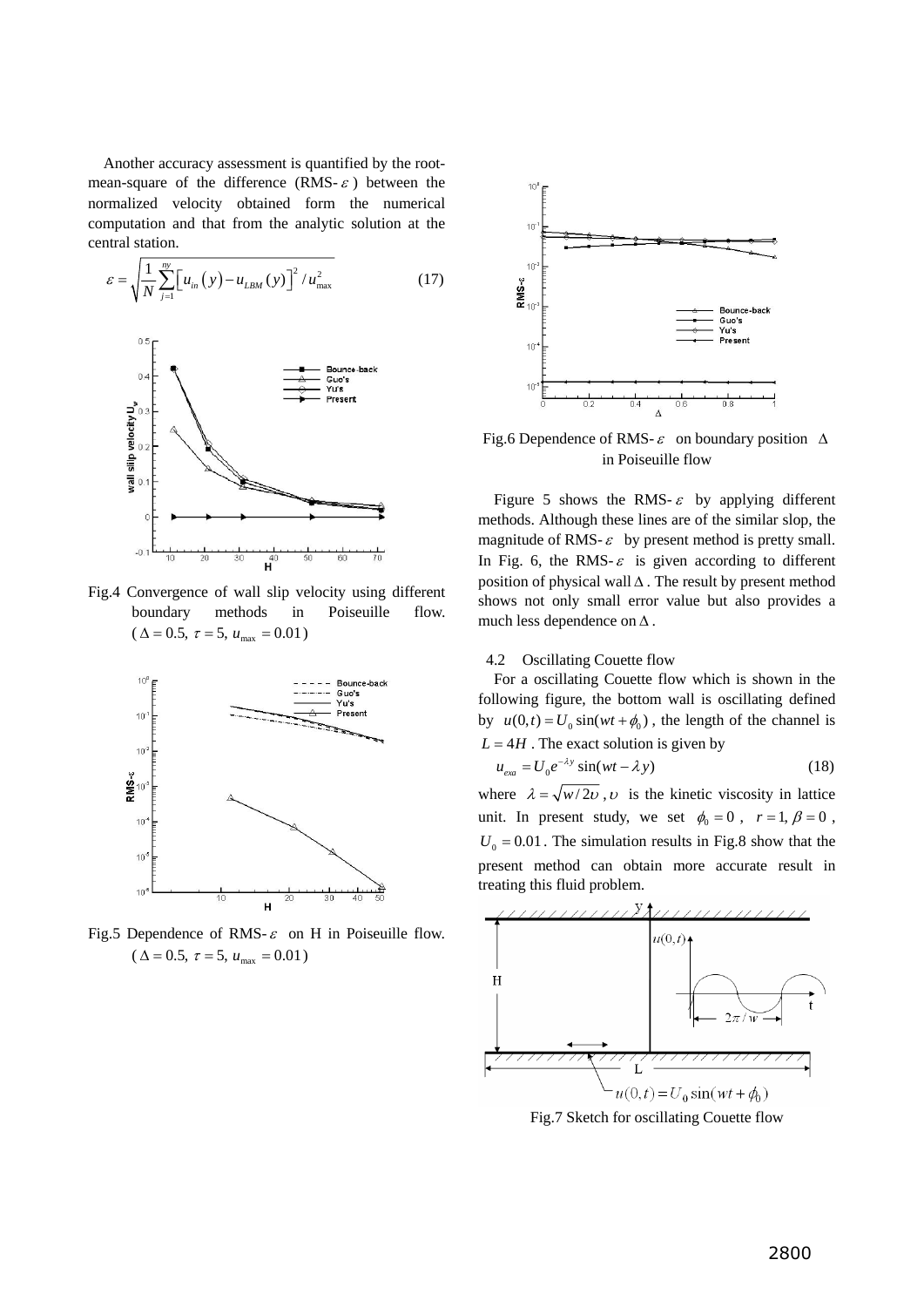

Fig.8 Dependence of RMS- $\varepsilon$  on H in oscillating Couette flow.

#### 4.3 Lid-driven Cavity flow

In order to check the flexibility of present method to the singularity problem, we apply it to the boundary implement of lid-driven cavity flow (Fig. 9). The results are obtained by applying Guo's and present methods under following parameter setup,  $U_0 = 0.01$ ,  $L = 51$ ,  $\Delta = 0.5$ ,  $\tau = 0.8$ , Re = 5, and  $r = 0.1, \beta = 0$ especially for present method. Figure 10 shows a very good agreement between these two methods' results. But during the implement of present to this fluid problem, the corners of the cavity need special care for the stability problem. Use quadratic extrapolation to get the dynamic wall velocities is considered to be not very suitable at the singular points. We'd better seek more reasonable, e.g. exponential, function in obtaining the wall velocity to fulfill the calculation of fictitious solid node velocity.



Fig. 9 Lattice system for 2-D lid driven cavity flow



Fig. 10 Comparison of *u* and *v* velocities along vertical or horizontal centerline of lid-driven cavity flow by Guo's and present methods.

## 5. Conclusions and Future Discussions

We demonstrated that the new proposed dynamic boundary treatment has good ability to get higher accuracy. It also turned out that there still exist several problems open to further improvement, the choice of function to evaluate the wall slip velocity, the stability to treat singularity problem and the flexibility to handle complex curved boundary.

### Acknowledgement

This work was supported by the National Research Laboratory Program of the Korea Science and Engineering Foundation

#### References

- (1) Succi S, 2001, "The Lattice Boltzmann Equation for Fluid Dynamics and Beyond." *Oxford: Clarendon Press,* pp. 84~87.
- (2) Yu D, Mei R and Shyy W, 2003, "A unified boundary treatment in lattice Boltzmann method." *1st Aerospace Sciences Meeting and Exhibit,* AIAA 2003- 953
- (3) Yu D, Mei R, Luo L and Shyy W, 2003, "viscous flow computations with the method of lattice Boltzmann equation," *Prog.Aerospace Sci.* Vol.39, pp. 329~367.